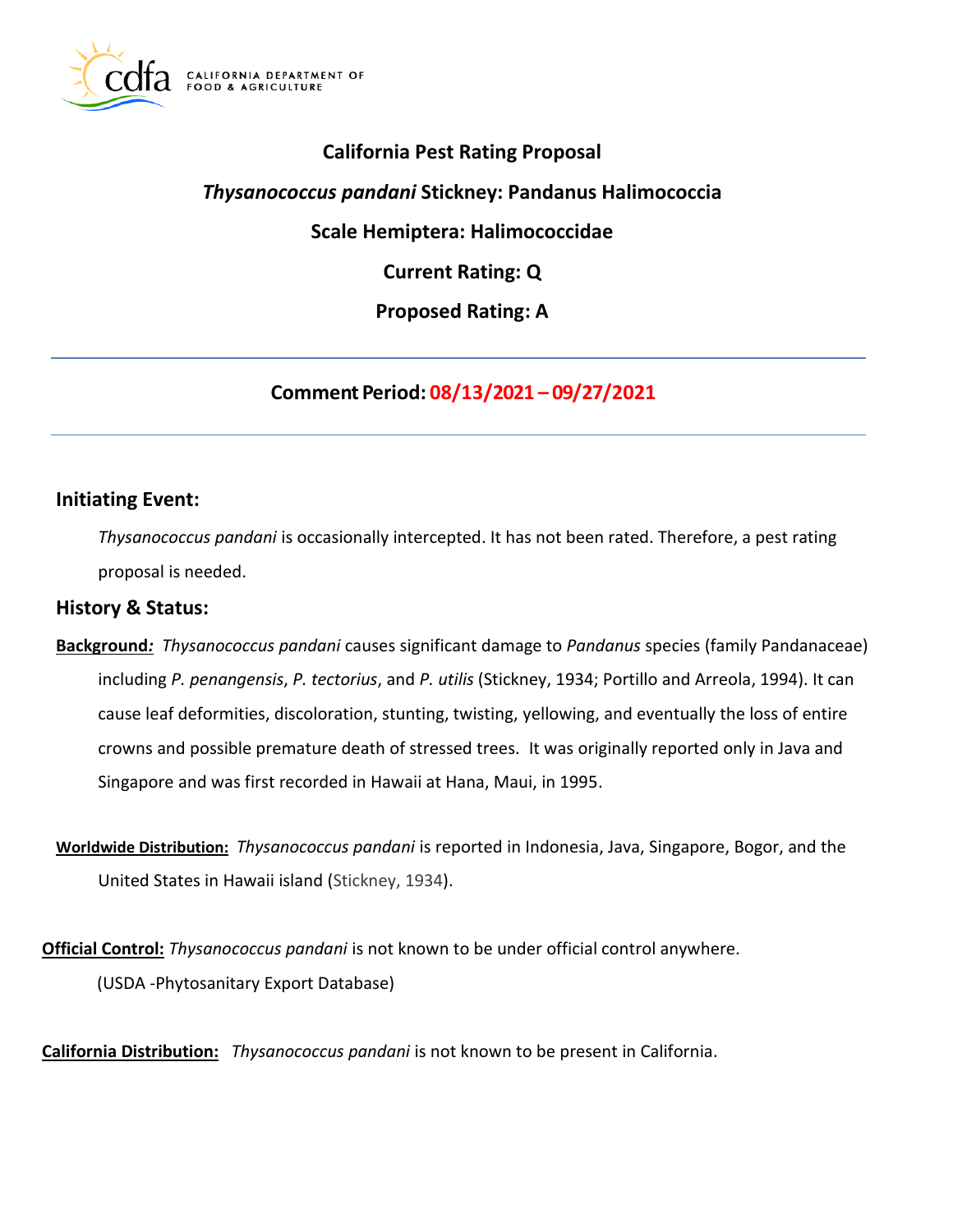

**California Interceptions:** *Thysanococcus pandani* has been intercepted in California multiple times since 2003 on plant material from Hawaii (California Department of Food and Agriculture).

The risk *Thysanococcus pandani* poses to California is evaluated below.

# **Consequences of Introduction:**

1) **Climate/Host Interaction:** Reported hosts for this scale are limited to genus *Pandanus* of the family Pandanaceae. These hosts are possibly present in coastal areas of Southern California, so it is likely to establish in very limited areas, and therefore it receives a Low (1) in this category.

**– Low (1) Not likely to establish in California; or likely to establish in very limited areas.** 

- Medium (2) may be able to establish in a larger but limited part of California.
- High (3) likely to establish a widespread distribution in California.
- 2) **Known Pest Host Range:** This scale is reported to feed on plants of only one family and one genus. Therefore, it receives a Low (1) in this category.
	- **– Low (1) has a very limited host range.**
	- Medium (2) has a moderate host range.
	- High (3) has a wide host range.
- 3) **Pest Reproductive and Dispersal Potential:** Like other scale insects *Thysanococcus pandani* has high reproductive potential with multiple overlapping generations. It disperses from its mother while in the first instar/crawler stage, and is spread by moving infested plants, leaves, and fruit (Stickney, 1934). Therefore, it receives a **High (3)** in this category.
	- Low (1) does not have high reproductive or dispersal potential.
	- Medium (2) has either high reproductive or dispersal potential.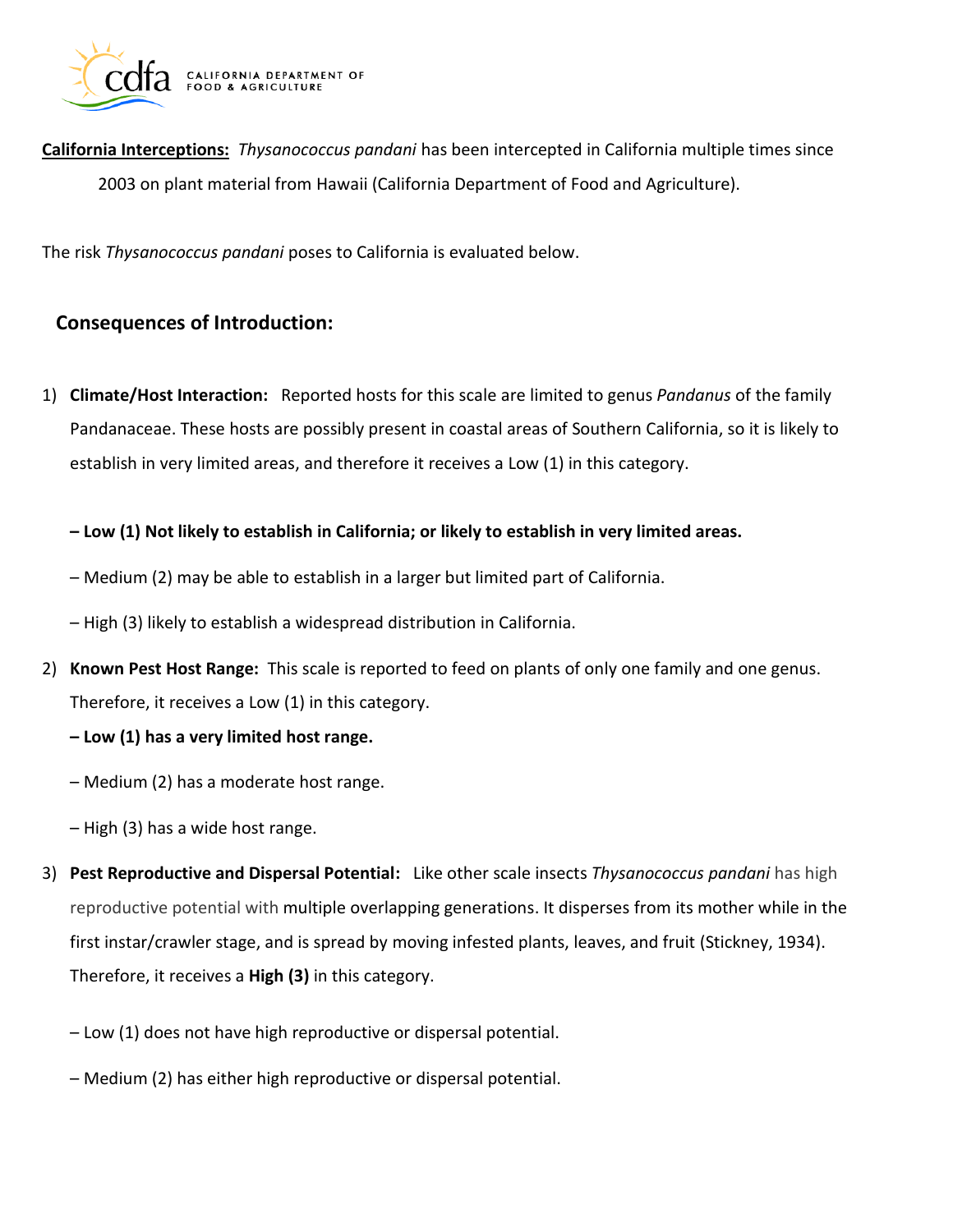

**– High (3) has both high reproduction and dispersal potential.** 

4) **Economic Impact**: *Pandanus* is sold in the nursery trade and grown as an ornamental in Southern California. Infestations of this insect could trigger nurseries and homeowners to treat affected plants. **Low (1)** in this category.

#### **Economic Impact: D**

- A. The pest could lower crop yield.
- B. The pest could lower crop value (includes increasing crop production costs).
- C. The pest could trigger the loss of markets (includes quarantines).

### **D. The pest could negatively change normal cultural practices.**

- E. The pest can vector, or is vectored, by another pestiferous organism.
- F. The organism is injurious or poisonous to agriculturally important animals.
- G. The organism can interfere with the delivery or supply of water for agricultural uses.

#### **Economic Impact Score: Low**

#### **– Low (1) causes 0 or 1 of these impacts.**

- Medium (2) causes 2 of these impacts.
- High (3) causes 3 or more of these impacts.
- 5) **Environmental Impact:** It could trigger treatments and affect home gardens. Therefore, it receives a **High (3)** in this category.

Evaluate the environmental impact of the pest on California using the criteria below.

#### **Environmental Impact: D, E**

A. The pest could have a significant environmental impact such as lowering biodiversity, disrupting natural communities, or changing ecosystem processes.

B. The pest could directly affect threatened or endangered species.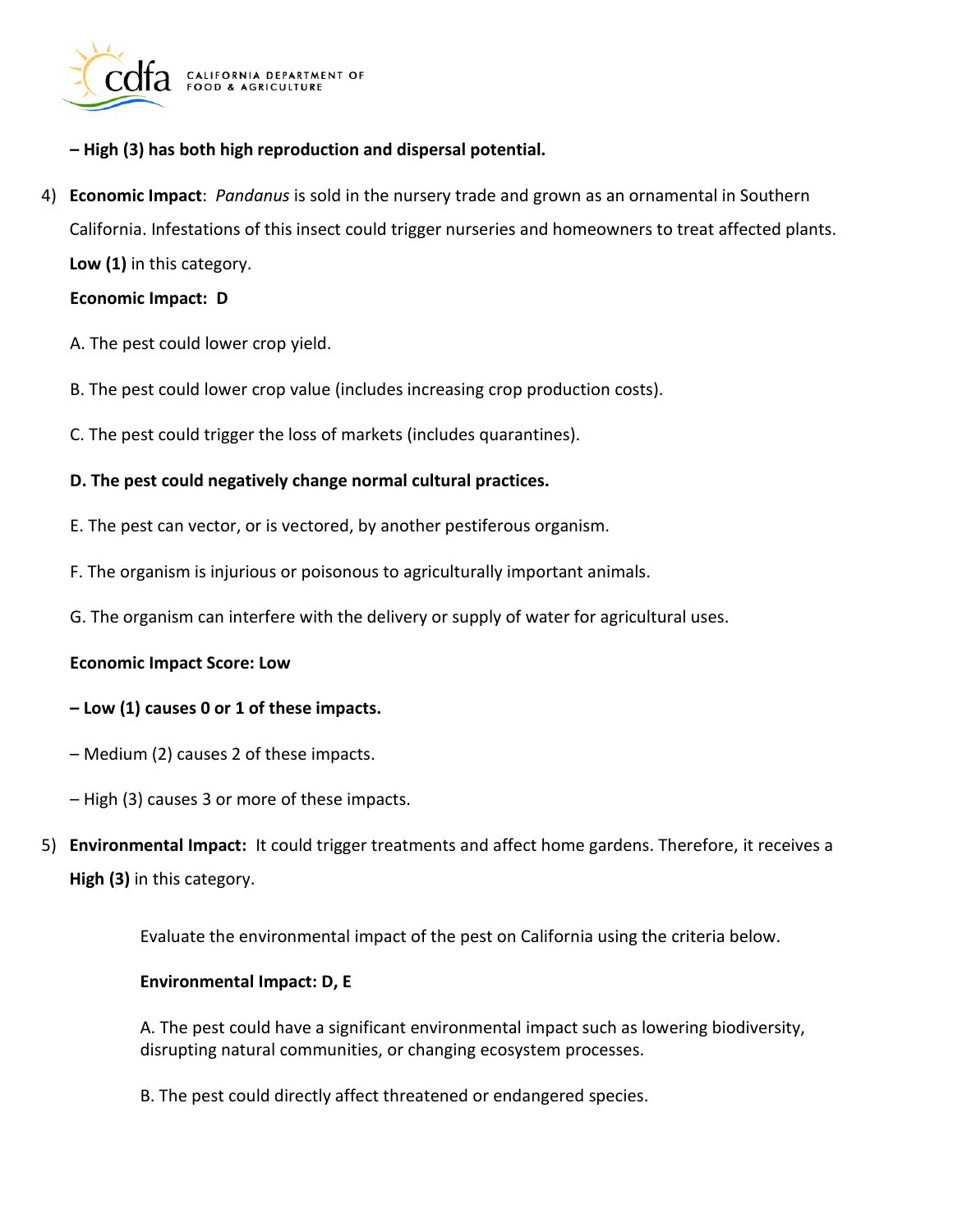

C. The pest could impact threatened or endangered species by disrupting critical habitats.

**D. The pest could trigger additional official or private treatment programs.** 

**E. The pest significantly impacts cultural practices, home/urban gardening or ornamental plantings.** 

### **Environmental Impact Score: High (3)**

- Low (1) causes none of the above to occur.
- Medium (2) causes one of the above to occur.
- **– High (3) causes two or more of the above to occur.**

# **Consequences of Introduction to California for** *Thysanococcus pandani***: Medium (9)**

Add up the total score and include it here.

 $-Low = 5-8$  points

**–Medium = 9-12 points** 

–High = 13-15 points

6) **Post Entry Distribution and Survey Information:** *Thysanococcus pandani* is not known to be present in California. It receives a **Not established (0)** in this category.

## **–Not established (0) Pest never detected in California or known only from incursions.**

–Low (-1) Pest has a localized distribution in California or is established in one suitable climate/host area (region).

–Medium (-2) Pest is widespread in California but not fully established in the endangered area, or pest established in two contiguous suitable climate/host areas.

–High (-3) Pest has fully established in the endangered area, or pest is reported in more than two contiguous or non-contiguous suitable climate/host areas.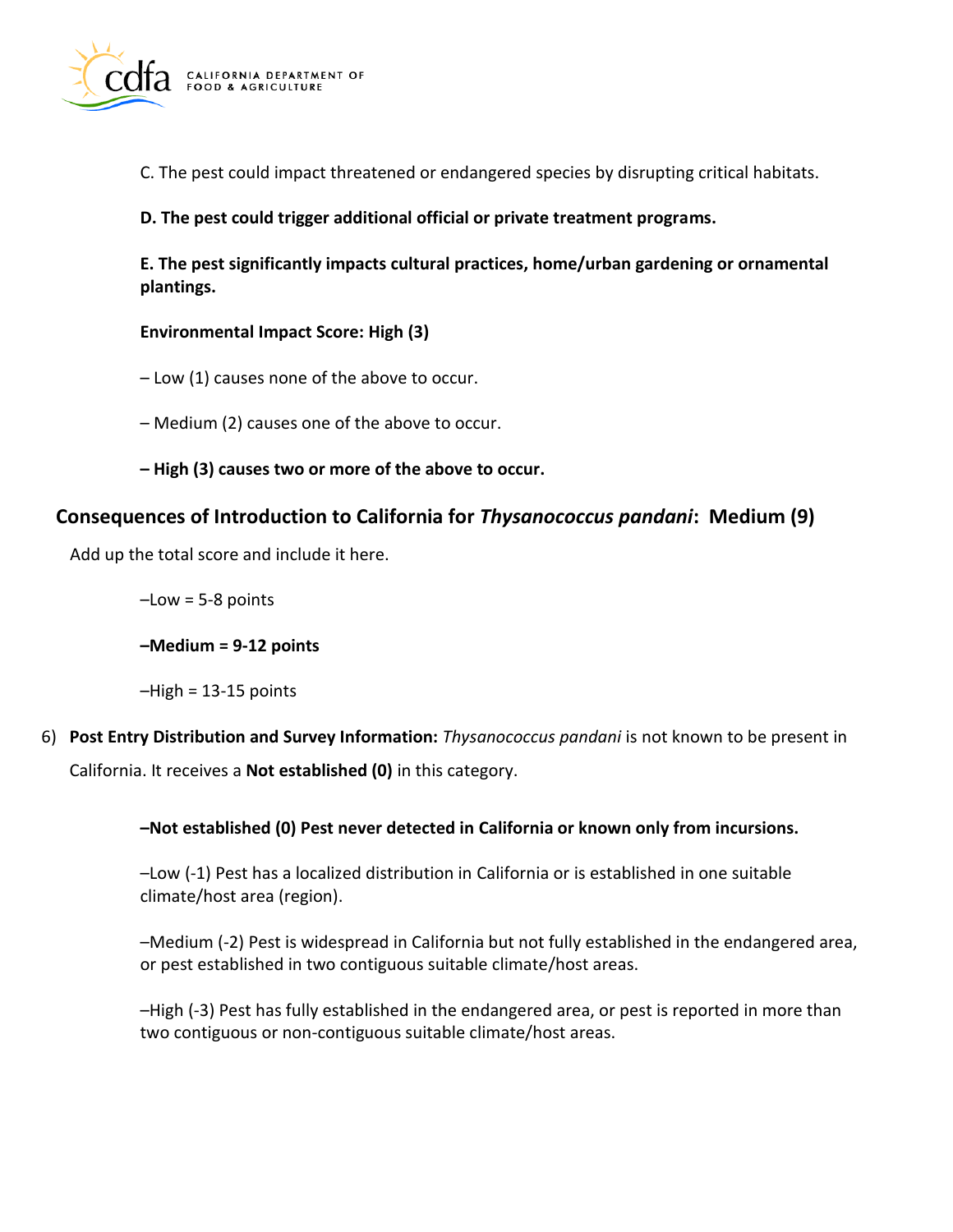

# **Final Score:**

7) The final score is the consequences of introduction score minus the post entry distribution and survey information score: **Medium (9)** 

### **Uncertainty:**

*Thysanococcus pandani* does not appear to be a significant pest elsewhere in the world, and the number of known hosts in California is very limited. The greatest uncertainty is its pest significance if it were to become established in California.

# **Conclusion and Rating Justification:**

 these reasons, an "A" rating is justified. *Thysanococcus pandani* is not known to be present in California and it seems prudent to keep it out. For

# **References:**

California Department of Food and Agriculture. Pest and damage record database. Accessed July 1, 2021: <https://pdr.cdfa.ca.gov/PDR/>

García, M., Denno, B., Miller, D., Miller, G., Ben-Dov, Y., and Hardy, N. 2016. ScaleNet: A literature-based model of scale insect biology and systematics. Database. doi: 10.1093/database/bav118. Accessed July 1, 2021: <http://scalenet.info/catalogue/Thysanococcus%20pandani/>

Portillo Martínez, L., & Arreola Nava, H.J. 1994. Los nopales hospederos de la cochinilla fina o cultivada (Dactylopius coccus Costa). [The prickly pear hosts of true or cultivated cochineal (Dactylopius coccus Costa)]. Cactaceas y Suculentas Mexicanas 39(4): 90-95.

Stickney, F.S. 1934 The external anatomy of the red date scale Phoenicococcus marlatti Cockerell, and its allies. United States Department of Agriculture Technical Bulletin 404: 1-162.

USDA Phytosanitary Certificate Issuance & Tracking System (PCIT) Phytosanitary Export Database (PExD). Accessed July 1, 2021: <https://pcit.aphis.usda.gov/pcit/>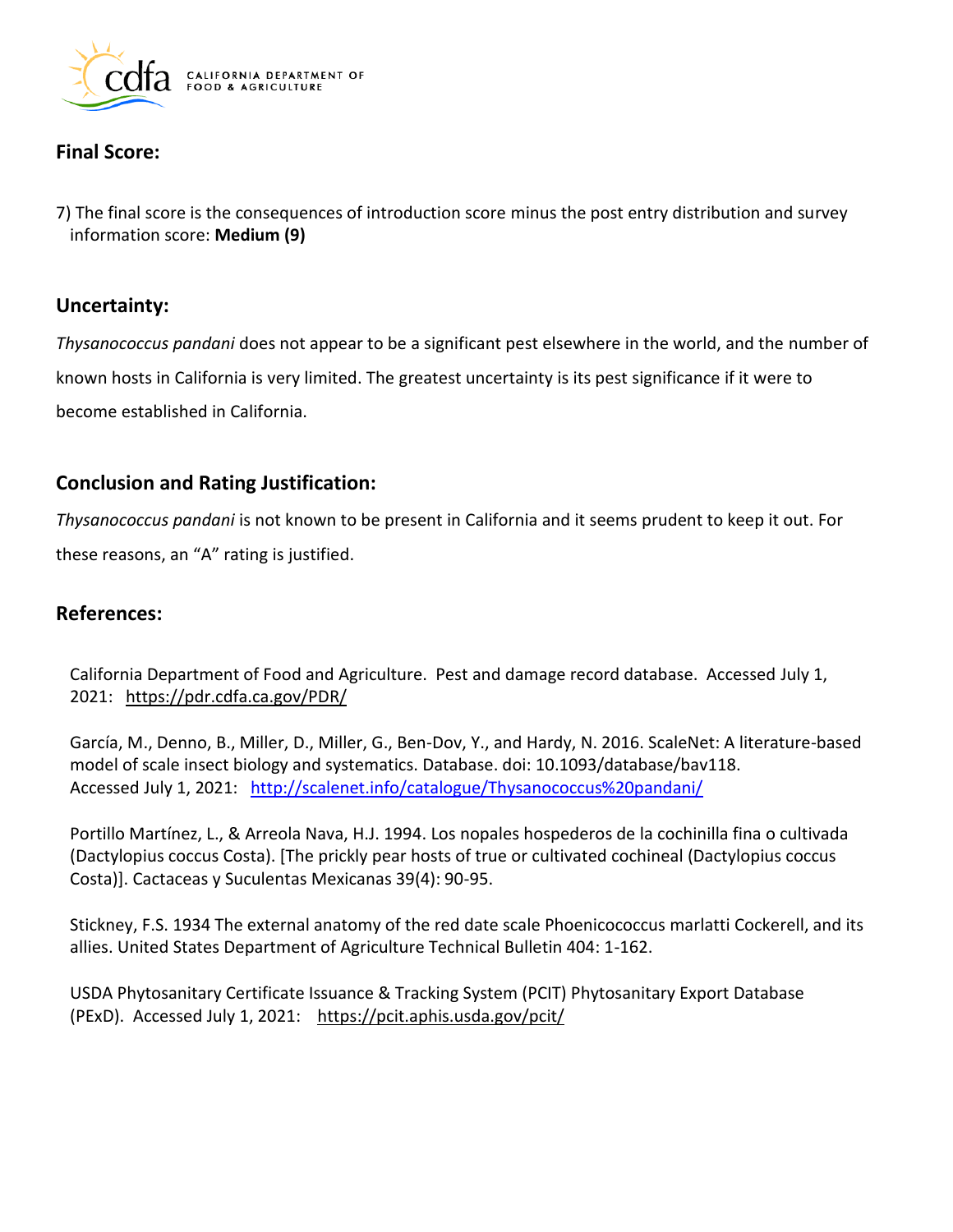

## **Author:**

Javaid Iqbal, California Department of Food and Agriculture; 2800 Gateway Oaks Drive, Suite 200 Sacramento, CA 95833; Tel. (916) 403-6695

### **Responsible Party:**

Kyle Beucke, 2800 Gateway Oaks Drive, Suite #200, Sacramento, CA, 95833, 916-403-6741, [permits\[@\]cdfa.ca.gov](https://permits[@]cdfa.ca.gov) 

## **\*Comment Period: 08/13/2021 – 09/27/2021**

### **\*NOTE:**

You must be registered and logged in to post a comment. If you have registered and have not received the registration confirmation, please contact us at [permits\[@\]cdfa.ca.gov](https://permits[@]cdfa.ca.gov).

# **Comment Format:**

❖ Comments should refer to the appropriate California Pest Rating Proposal Form subsection(s) being commented on, as shown below.

#### **Example Comment:**

Consequences of Introduction: 1. Climate/Host Interaction: [Your comment that relates to "Climate/Host Interaction" here.]

- ❖ Posted comments will not be able to be viewed immediately.
- ❖ Comments may not be posted if they:

Contain inappropriate language which is not germane to the pest rating proposal;

Contains defamatory, false, inaccurate, abusive, obscene, pornographic, sexually oriented, threatening, racially offensive, discriminatory or illegal material;

Violates agency regulations prohibiting sexual harassment or other forms of discrimination;

Violates agency regulations prohibiting workplace violence, including threats.

◆ Comments may be edited prior to posting to ensure they are entirely germane.